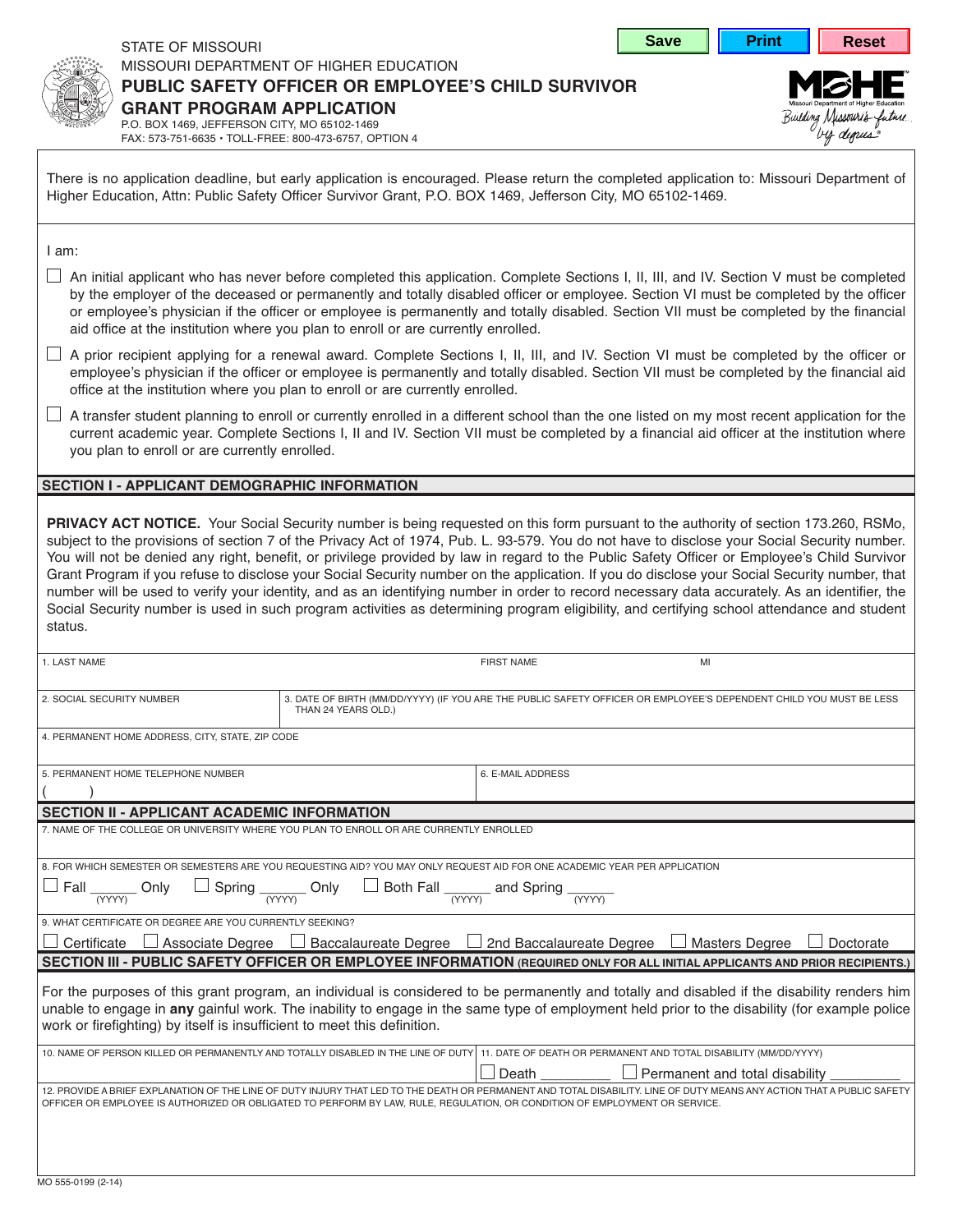|                                                                                                                                                                                                                                                                                                                                                                                                                                                                                                                                                                                                | 13. INDICATE YOUR RELATIONSHIP TO THE PERSON KILLED OR PERMANENTLY AND TOTALLY DISABLED IN THE LINE OF DUTY |          |                                            |                                                |  |  |  |
|------------------------------------------------------------------------------------------------------------------------------------------------------------------------------------------------------------------------------------------------------------------------------------------------------------------------------------------------------------------------------------------------------------------------------------------------------------------------------------------------------------------------------------------------------------------------------------------------|-------------------------------------------------------------------------------------------------------------|----------|--------------------------------------------|------------------------------------------------|--|--|--|
| I was the public safety officer or employee's dependent child (natural child, adopted child, or stepchild) at the time of death or permanent<br>and total disability.                                                                                                                                                                                                                                                                                                                                                                                                                          |                                                                                                             |          |                                            |                                                |  |  |  |
| $\perp$ I was the public safety officer's spouse at the time of death or permanent and total disability.<br>$\perp$ I am a permanently and totally disabled public safety officer applying for the grant on my own behalf.                                                                                                                                                                                                                                                                                                                                                                     |                                                                                                             |          |                                            |                                                |  |  |  |
|                                                                                                                                                                                                                                                                                                                                                                                                                                                                                                                                                                                                |                                                                                                             |          |                                            |                                                |  |  |  |
| <b>SECTION IV - APPLICANT CERTIFICATION</b>                                                                                                                                                                                                                                                                                                                                                                                                                                                                                                                                                    |                                                                                                             |          |                                            |                                                |  |  |  |
| I certify the information provided in Sections I, II, and III is true, complete, and correct to the best of my knowledge. As to any award made<br>to me as the result of this application, I hereby authorize the school to pay to the MDHE any refund which may be due to me up to the<br>amount of this award if I withdraw or drop below full time status during the school's refund period. I certify that the proceeds of any award<br>made as a result of this application will be used for educational purposes at the school and for the enrollment period listed on this application. |                                                                                                             |          |                                            |                                                |  |  |  |
| 14a. SIGNATURE OF APPLICANT                                                                                                                                                                                                                                                                                                                                                                                                                                                                                                                                                                    |                                                                                                             |          |                                            | 14b. DATE                                      |  |  |  |
| SECTION V - CERTIFICATION OF GOVERNMENTAL ENTITY THAT EMPLOYED THE DECEASED OR PERMANENTLY AND TOTALLY<br><b>DISABLED PERSON (REQUIRED FOR ALL INITIAL APPLICANTS ONLY)</b>                                                                                                                                                                                                                                                                                                                                                                                                                    |                                                                                                             |          |                                            |                                                |  |  |  |
| 15. NAME OF GOVERNMENT ENTITY                                                                                                                                                                                                                                                                                                                                                                                                                                                                                                                                                                  |                                                                                                             |          | 16. ADDRESS                                |                                                |  |  |  |
| <b>CITY</b>                                                                                                                                                                                                                                                                                                                                                                                                                                                                                                                                                                                    | <b>STATE</b>                                                                                                | ZIP CODE | 17. TELEPHONE NUMBER                       |                                                |  |  |  |
| 18. EMAIL ADDRESS                                                                                                                                                                                                                                                                                                                                                                                                                                                                                                                                                                              |                                                                                                             |          |                                            |                                                |  |  |  |
| 19. DID THE INJURY DESCRIBED IN SECTION III, ITEM 12 ABOVE OCCUR IN THE LINE OF DUTY? LINE OF DUTY MEANS ANY ACTION THAT A PUBLIC SAFETY OFFICER OR EMPLOYEE IS<br>AUTHORIZED OR OBLIGATED TO PERFORM BY LAW, RULE, REGULATION, OR CONDITION OF EMPLOYMENT OR SERVICE.<br><b>No</b><br>Yes                                                                                                                                                                                                                                                                                                     |                                                                                                             |          |                                            |                                                |  |  |  |
| 20. INDICATE THE PLACE OF OR THE EMPLOYMENT TYPE OF THE PERSON AT THE TIME OF DEATH OR PERMANENT AND TOTAL DISABILITY. THE PERSON MUST HAVE BEEN EMPLOYED BY THE<br>STATE OF MISSOURI OR A POLITICAL SUB-DIVISION FULL TIME AT THE TIME OF DEATH OR PERMANENT AND TOTAL DISABILITY.<br>Dept. of Highways and Transportation Employee<br>Was the deceased or permanently and totally disabled employee engaged in the construction or maintenance of the state's highways,<br>roads and bridges? $\Box$ Yes $\Box$ No                                                                           |                                                                                                             |          |                                            |                                                |  |  |  |
| Firefighter<br><b>State Correctional Employee</b><br><b>Conservation Officer</b><br>Park Ranger                                                                                                                                                                                                                                                                                                                                                                                                                                                                                                | Highway Patrolman<br>Parole Officer                                                                         |          | Police Officer<br><b>Probation Officer</b> | Capitol Police Officer<br>Water Safety Officer |  |  |  |
| <b>GOVERNMENTAL ENTITY OFFICIAL COMPLETING THIS APPLICATION</b>                                                                                                                                                                                                                                                                                                                                                                                                                                                                                                                                |                                                                                                             |          |                                            |                                                |  |  |  |
| I certify the information provided in Section V is true, complete, and correct to the best of my knowledge, and the applicant received the injury<br>resulting in death or permanent and total disability in the line of duty.                                                                                                                                                                                                                                                                                                                                                                 |                                                                                                             |          |                                            |                                                |  |  |  |
|                                                                                                                                                                                                                                                                                                                                                                                                                                                                                                                                                                                                |                                                                                                             |          |                                            |                                                |  |  |  |
| 21a. SIGNATURE OF OFFICIAL                                                                                                                                                                                                                                                                                                                                                                                                                                                                                                                                                                     |                                                                                                             |          | 21b. PRINTED NAME OF OFFICIAL              |                                                |  |  |  |
| 21c. PRINTED TITLE OF OFFICIAL                                                                                                                                                                                                                                                                                                                                                                                                                                                                                                                                                                 |                                                                                                             |          |                                            | 21d. DATE                                      |  |  |  |
| SECTION VI - PHYSICIAN'S CERTIFICATION OF PERMANENT AND TOTAL DISABILITY (REQUIRED ONLY FOR ALL INITIAL APPLICANTS AND<br>PRIOR RECIPIENTS WHO INDICATED PERMANENT AND TOTAL DISABILITY IN SECTION III, ITEM 11 ABOVE.)                                                                                                                                                                                                                                                                                                                                                                        |                                                                                                             |          |                                            |                                                |  |  |  |
| For the purposes of this grant program, an individual is considered to be permanently and totally and disabled if the disability renders him<br>unable to engage in any gainful work. The inability to engage in the same type of employment held prior to the disability (for example police<br>work or firefighting) by itself is insufficient to meet this definition.                                                                                                                                                                                                                      |                                                                                                             |          |                                            |                                                |  |  |  |
| 22. NAME OF PHYSICIAN                                                                                                                                                                                                                                                                                                                                                                                                                                                                                                                                                                          |                                                                                                             |          | 23. ADDRESS                                |                                                |  |  |  |
| <b>CITY</b>                                                                                                                                                                                                                                                                                                                                                                                                                                                                                                                                                                                    | <b>STATE</b>                                                                                                | ZIP CODE | 24. TELEPHONE NUMBER                       |                                                |  |  |  |
| 25. EMAIL ADDRESS                                                                                                                                                                                                                                                                                                                                                                                                                                                                                                                                                                              |                                                                                                             |          |                                            |                                                |  |  |  |
| 26. IS THE INDIVIDUAL NAMED IN SECTION III, ITEM 10 ABOVE PERMANENTLY AND TOTALLY DISABLED AND UNABLE TO ENGAGE IN ANY GAINFUL WORK AS A RESULT OF THE INJURY DESCRIBED<br>IN SECTION III, ITEM 12 ABOVE?                                                                                                                                                                                                                                                                                                                                                                                      |                                                                                                             |          |                                            |                                                |  |  |  |
| No<br>Yes<br>27. DATE OF LAST PHYSICAL EXAM (MM/DD/YYYY)                                                                                                                                                                                                                                                                                                                                                                                                                                                                                                                                       |                                                                                                             |          |                                            |                                                |  |  |  |